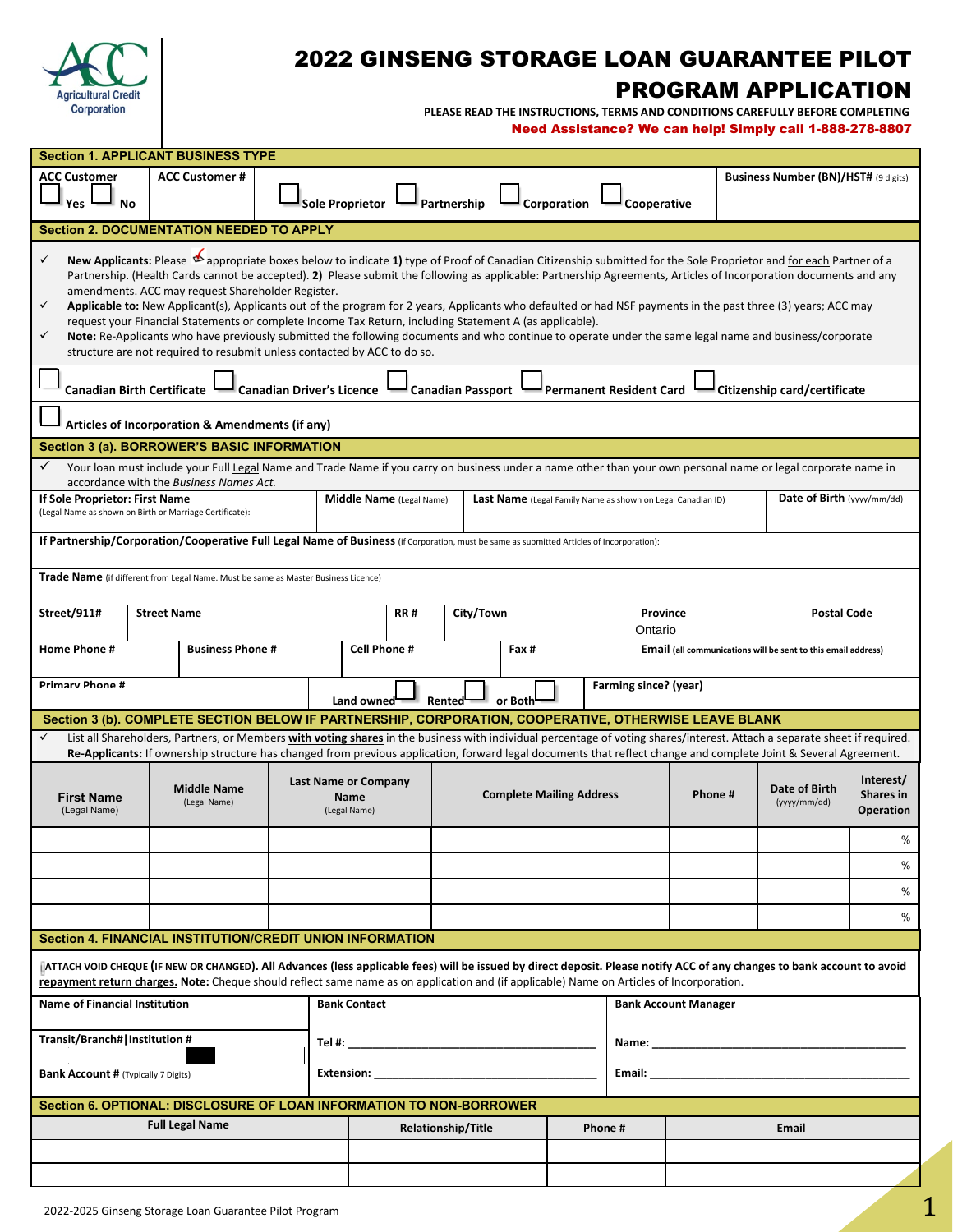| <b>Section 7. DECLARATIONS OF SECURITY</b>                                                                                                                                                                                                                                                                                                                                                                 |                       |                                                  |            |  |  |  |
|------------------------------------------------------------------------------------------------------------------------------------------------------------------------------------------------------------------------------------------------------------------------------------------------------------------------------------------------------------------------------------------------------------|-----------------------|--------------------------------------------------|------------|--|--|--|
| 1. Does any other person or business have a security interest (i.e. hold your ginseng as security), or have rights to your revenues?<br>If yes, complete the section below.                                                                                                                                                                                                                                |                       |                                                  |            |  |  |  |
| <b>Business/Contact Name:</b>                                                                                                                                                                                                                                                                                                                                                                              | <b>Email Address:</b> | Business Ph. #:                                  |            |  |  |  |
| <b>Business/Contact Name:</b>                                                                                                                                                                                                                                                                                                                                                                              | Email Address:        | Business Ph. #:                                  |            |  |  |  |
| 2. Do you have outstanding advances from previous program years, including advances attributed by percentage of ownership in any<br>Corporation/Cooperative/Partnership?                                                                                                                                                                                                                                   |                       |                                                  | NO<br>YES  |  |  |  |
| 3. Has your operation undergone any structural changes in the last two years or since the last GSLGPP application? If yes, please<br>explain.                                                                                                                                                                                                                                                              |                       | моl                                              |            |  |  |  |
| 4. Have you the Applicant, including Shareholders or Members of the business made a filing or is/are subject of any filing made under<br>the Bankruptcy and Insolvency Act or any other legislation dealing in any way with insolvency matters and/or the protection of<br>creditor's rights, including the Bankruptcy and Insolvency Act, Companies Creditors Arrangement Act or Farm Debt Mediation Act? |                       | <b>YFS</b>                                       |            |  |  |  |
| 5. Is the Applicant party to any claims, disputes, or lawsuits? If yes, please explain.                                                                                                                                                                                                                                                                                                                    |                       |                                                  | <b>YFS</b> |  |  |  |
| 6. Do you declare and certify that you continuously own and sell all the Ginseng being applied for and currently have the quantity in<br>storage/inventory and it is and will remain of marketable quality until sold or disposed of?                                                                                                                                                                      |                       |                                                  | <b>YFS</b> |  |  |  |
| <b>AGRISTABILITY DOCUMENTS REQUIRED</b>                                                                                                                                                                                                                                                                                                                                                                    |                       |                                                  |            |  |  |  |
| 7. Do you certify that you are enrolled in AgriStability for the current Program Year?<br>Note: Your Enrollment Fee Notice must be for the current year and must be paid in full by the deadline. The producer must be enrolled<br>in the AgriStability program during the life of the GSLGPP. Should your enrollment be terminated, please notify ACC immediately.                                        |                       |                                                  |            |  |  |  |
| 8. Please provide your AgriStability PIN # (for each partner if applicable) and submit your AgriStability Enrollment Confirmation with<br>this application.                                                                                                                                                                                                                                                |                       | AS PIN #:<br>AS PIN #:<br>AS PIN #:<br>AS PIN #: |            |  |  |  |
| 9. The Producer agrees to pay ACC any proceeds from any account receivable in the current year and all future years (for example the<br>AgriStability program), until such a time as the loan Advance has been paid in full, and no liability to ACC exists.                                                                                                                                               |                       | Acknowledge                                      |            |  |  |  |

# ANNUAL ADVANCE REQUESTED BY PRODUCER WORKSHEET

| <b>Section 8.</b>                 | <b>2022 PRODUCER ADVANCE REQUEST</b><br>(Maximum Allowed is \$1,000,000) \$                                            | **Advance funded will be subject to eligibility and information provided** |
|-----------------------------------|------------------------------------------------------------------------------------------------------------------------|----------------------------------------------------------------------------|
| appropriate box:<br><b>Please</b> | Issue Maximum funds allowed (based on eligibility)<br>Issue Eligible amount but not exceeding amount I/we stated above |                                                                            |

| Section 9. ADVANCE REQUESTED BY PRODUCER - CALCULATION WORKSHEET |                         |                                 |                        |                |                        |  |  |  |
|------------------------------------------------------------------|-------------------------|---------------------------------|------------------------|----------------|------------------------|--|--|--|
| <b>Agricultural Product</b>                                      | <b>Storage Location</b> | <b>Quantity in</b><br>Inventory | <b>Unit of Measure</b> | Rate per Pound | <b>Eligible Amount</b> |  |  |  |
| Ginseng                                                          |                         |                                 | <b>Pounds</b>          | \$17.72        | \$0.00                 |  |  |  |
|                                                                  |                         |                                 |                        |                | \$0.00                 |  |  |  |
|                                                                  |                         |                                 |                        |                | \$0.00                 |  |  |  |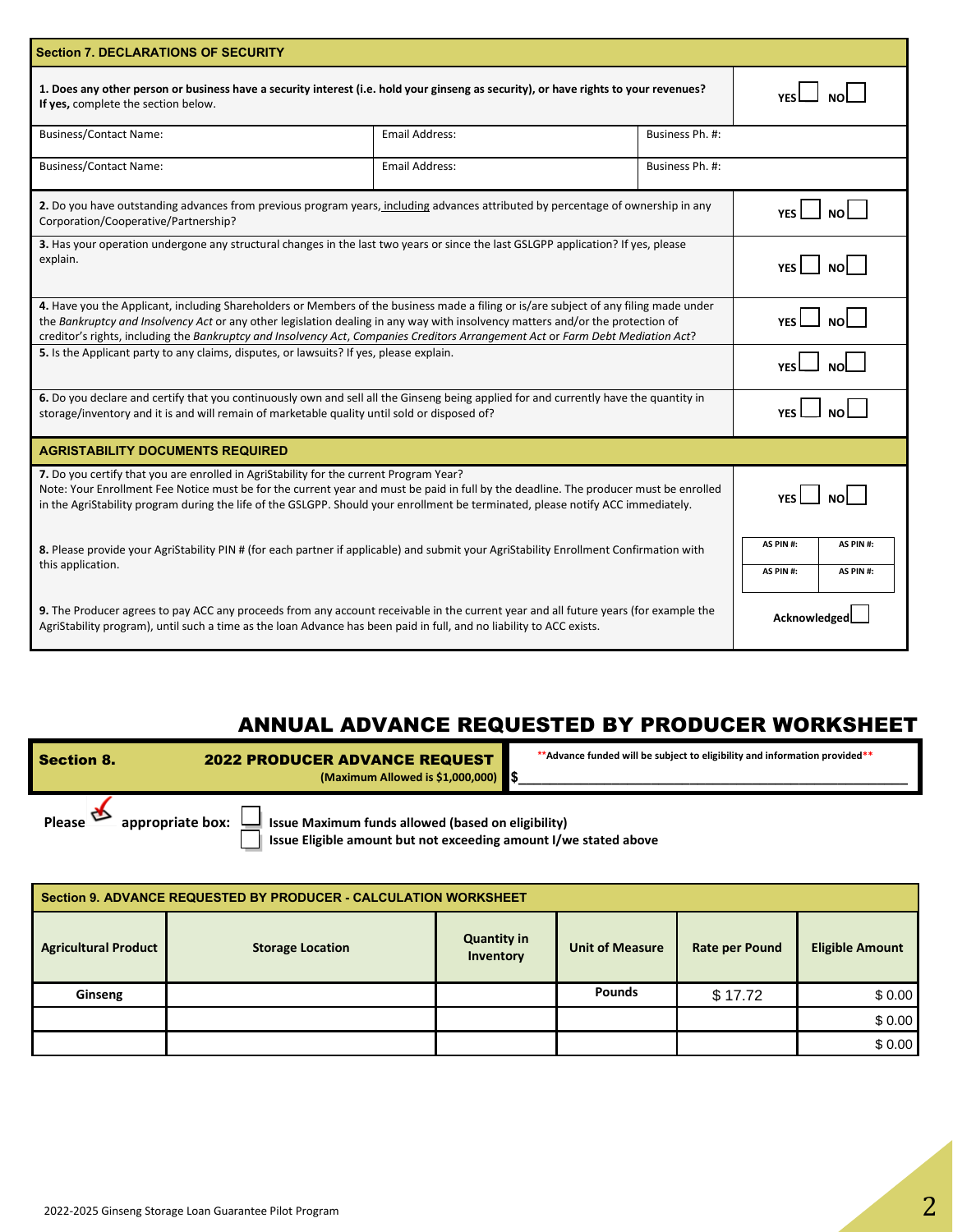

## PERSONAL/JOINT & SEVERAL GUARANTEE (PRODUCER LOAN AGREEMENT)

#### IMPORTANT: Read thoroughly before signing

 **This form must be completed by all Applicants**

|    | $\mathbf{r}$ |  |  |                         |  |
|----|--------------|--|--|-------------------------|--|
| ä. |              |  |  | $\cdot$ $\cdot$ $\cdot$ |  |

| <b>ippropria</b> |  |  |  |  |
|------------------|--|--|--|--|
|                  |  |  |  |  |

|                          |                 |                  | $\Box$ Partnership | <b>J</b> Corporation | $\Box$ Cooperative |
|--------------------------|-----------------|------------------|--------------------|----------------------|--------------------|
| $Please \nightharpoonup$ | appropriate box | ⊿Sole Proprietor |                    |                      |                    |

**Name of Producer / Applicant reflected on pg. 1 of Application:**

All individuals/shareholders/partners/members who have an interest in the Partnership, Corporation, or Cooperative, are listed below. None of which have an outstanding liability under any previous Ginseng Storage Loan Guarantee Pilot Program loan advances.

| <b>Full Legal Name</b><br>(first, middle, last) or<br><b>Company Name</b> | <b>Complete Mailing Address</b> | Phone # | <b>Email Address</b> | Date of<br><b>Birth</b><br>(yyyy/mm/dd) | Interest/<br>Shares in<br>Operation |
|---------------------------------------------------------------------------|---------------------------------|---------|----------------------|-----------------------------------------|-------------------------------------|
|                                                                           |                                 |         |                      |                                         | %                                   |
|                                                                           |                                 |         |                      |                                         | %                                   |
|                                                                           |                                 |         |                      |                                         | %                                   |
|                                                                           |                                 |         |                      |                                         | %                                   |

This Guarantee shall be construed in accordance with the laws of the Province of Ontario.

In consideration of \$1.00 (the receipt of which is hereby acknowledged and accepted) and in order to induce ACC to extend credit facilities to the Producer(s), the undersigned, together with successors and assigns (collectively or individually the "Guarantor") hereby guarantee the obligations and repayment of any advances, but not to exceed \$1,000,000 at any given time, plus interest, and any costs incurred by ACC to recover the outstanding amount, including ACC collection costs, legal costs such as costs relating to attorneys, paralegals, legal expenses, expenses for bankruptcy, post-judgement, appeals, court costs, in addition to all other amounts permitted by law and approved by the Minister on a full indemnity basis, hereunder given by, or to, the Producer(s), now or in the future.

The Guarantor shall be considered as primarily liable to ACC and the Minister of Agriculture, Food and Rural Affairs. It is hereby acknowledged and agreed that the liability hereunder shall not be limited or reduced by any variation in or departure from the provisions of this Application and Producer Loan Agreement, nor by ACC or the Minister of Agriculture, Food and Rural Affairs granting time, taking or giving up security, accepting proposals or granting releases or discharges or otherwise dealing with the outstanding amounts owing. Neither ACC nor the Minister of Agriculture, Food and Rural Affairs shall be bound to exhaust their recourse against the Producer(s) or against any other person or persons before enforcing its rights against the Guarantor.

The Guarantor(s) agree(s) that this Guarantee shall be binding upon the undersigned Guarantor(s), collectively or individually. The Guarantor(s) acknowledge(s) that consideration has been given.

No alteration or waiver of this guarantee or any of its Terms or Conditions shall be binding on ACC, unless expressly made in writing of the Guarantor's intent to limit this guarantee, in which notice received will only affect subsequent advances after the written notice has been received and acknowledged by Agricultural Credit Corporation.

Should the Producer's legal business structure or the Ginseng Storage Loan Guarantee Pilot Program change, this loan agreement shall not terminate. ACC shall obtain a written Amendment to this loan agreement to be acknowledged and signed by the Guarantor(s), collectively or individually.

**All Individuals/Shareholders/Partners/Members regardless of the percentage of voting shares that he/she owns in the business, must agree to be 100% personally liable for the advance and must date, print and sign this document.** 

The undersigned hereby confirms and agrees that /We has/have read, understood and agrees to be bound by the Terms and Conditions of this Guarantee. Furthermore, by signing this document, I/We further understand and agree that action may be taken against me personally until full repayment of the default debt and applicable costs, and that my/our liability to ACC is unconditional and absolute.

**I/We being an authorized individual, Shareholder, Partner, Member of the Sole Proprietor/Partnership/Corporation/Cooperative, as the case may be, hereunto set my/our hand and seal.**

| Signature | (Please Print Name) | Date |
|-----------|---------------------|------|
| Signature | (Please Print Name) | Date |
| Signature | (Please Print Name) | Date |
| Signature | (Please Print Name) | Date |

This Agreement may be executed by the parties hereto in separate counterparts, including by way of facsimile or electronic signature, each of which when so executed and delivered shall be an original, but all such counterparts shall together constitute one and the same instrument.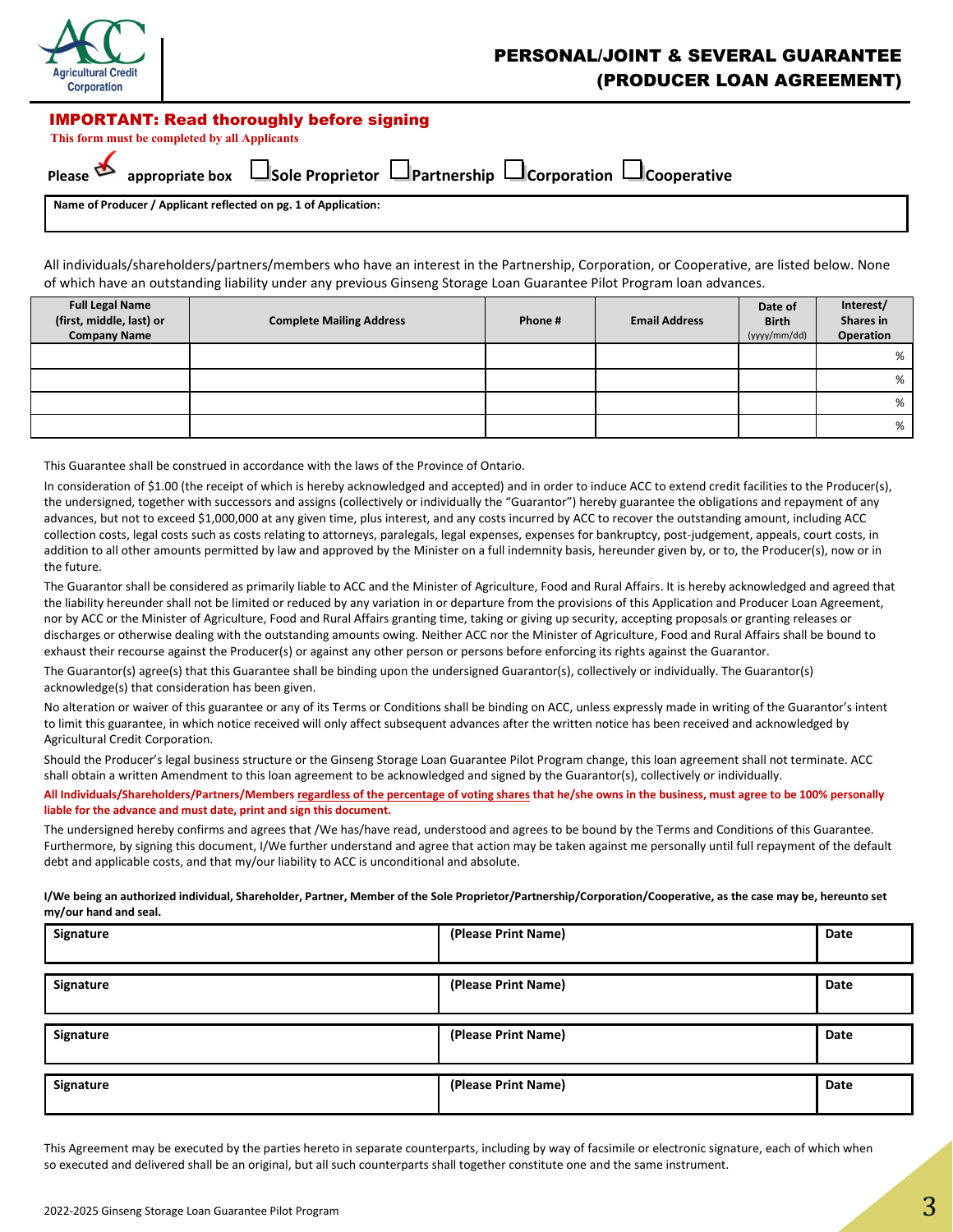

COMPLETION REQUIRED ANNUALLY DECLARATION OF PRODUCER, BUSINESS RISK MANAGEMENT ASSIGNMENT & PRODUCER LOAN AGREEMENT

 **Name of Producer / Applicant:**

I /We, being an Authorized Officer to legally bind the business (Sole Proprietor/Partnership/Corporation/Cooperative), as the case may be, acknowledge and certify that I/we have received the entire Application and Producer Loan Agreement (page 1- 11) which includes the Producer's Declarations, Terms and Conditions, Privacy and Consent Disclosure, Security Assignment Agreement, Priority Agreement, attached hereto. I/We declare that the information completed in the entire Application and Producer Loan Agreement is true and accurate. This Application & Producer Loan Agreement shall be construed in accordance with the laws of the province/territory where the Producer's operate. This Agreement may be executed by the parties hereto in separate counterparts, including by way of facsimile or electronic signature, each of which when so executed and delivered shall be an original, but all such counterparts shall together constitute one and the same instrument.

As indicated on page 2 under the Application & Producer Loan Agreement, the Assignor hereby transfers, assigns any indemnity and sets over to ACC all of his/her/their right, title and interest in the proceeds to be received from the sale of the stored ginseng taken as security for this Advance, in the current year and all future years until such a time as the loan Advance for which this security was taken has been paid in full, a liability to ACC no longer exists, and the security is released by ACC.

**I/We further acknowledge, understand, and agree that the signing/execution, as directed below evidences my/our understanding and agreement to be bound by all the terms and conditions and comply with such terms and conditions set out in the Application and Producer Loan Agreement, including repaying the advance plus interest and all related costs on a full indemnity basis. I/We agree that the application instructions, priority agreement, and all relevant attachments form part of this contract.** 

#### **If a Sole Proprietor, Corporation or Cooperative, one Authorized Signature is required. If a Partnership, all Partners must sign.**

| Signature of Sole Proprietor/ Shareholder/Partner/Member       | (Please Print Name) Sole Proprietor/ Shareholder/Partner/Member | Date |
|----------------------------------------------------------------|-----------------------------------------------------------------|------|
| <b>Signature</b> of Sole Proprietor/Shareholder/Partner/Member | (Please Print Name) Sole Proprietor/ Shareholder/Partner/Member | Date |
| Signature of Sole Proprietor/ Shareholder/Partner/Member       | (Please Print Name) Sole Proprietor/Shareholder/Partner/Member  | Date |
| Signature of Sole Proprietor/Shareholder/Partner/Member        | (Please Print Name) Sole Proprietor/Shareholder/Partner/Member  | Date |

#### FOR ACC USE ONLY- ADMINISTRATOR ATTESTATION

**Delivered and attested to for Agricultural Credit Corporation (ACC) --ACC declares having taken all necessary steps, in accordance with the OIC, and the GSLGPP Program Guidelines, to ensure, to the best of ACC's abilities, that the current GSLGPP Application by the Producer(s) is accurate and complete before granting the above-mentioned an Eligible Advance. This \_\_\_\_\_\_\_\_\_ day of \_\_\_\_\_\_\_\_\_\_\_\_\_\_\_\_\_\_\_\_\_\_\_\_\_\_\_\_, 20\_\_\_\_. Signature of Administrator (authorized representative) X \_\_\_\_\_\_\_\_\_\_\_\_\_\_\_\_\_\_\_\_\_\_\_\_\_\_\_\_\_\_\_\_\_\_\_\_\_\_\_** 



# BEFORE YOU SEND… TO Avoid Delays

**Please forward documents to ACC by fax (519-800-1324) or email t[o advance@agcreditcorp.ca](mailto:advance@agcreditcorp.ca)**

**Loan Application:** Verify all sections completely filled and signed by all parties;

**AgriStability:** Enrollment Confirmation

**Financial Statement/Income Tax Return, including Statement A** (All new producers, otherwise if requested) Refer to pg.1

**New Applicants:** Proof of Canadian Citizenship (e.g. Canadian Birth Certificate, Driver's Licence). Refer to pg.1

**New Applicants or if change:** Legal Documents (e.g. Articles of Incorporation). Refer to pg. 1

**Void Cheque** (Copy of Void Cheque only applicable if applying for the 1st time or if changed from prior year).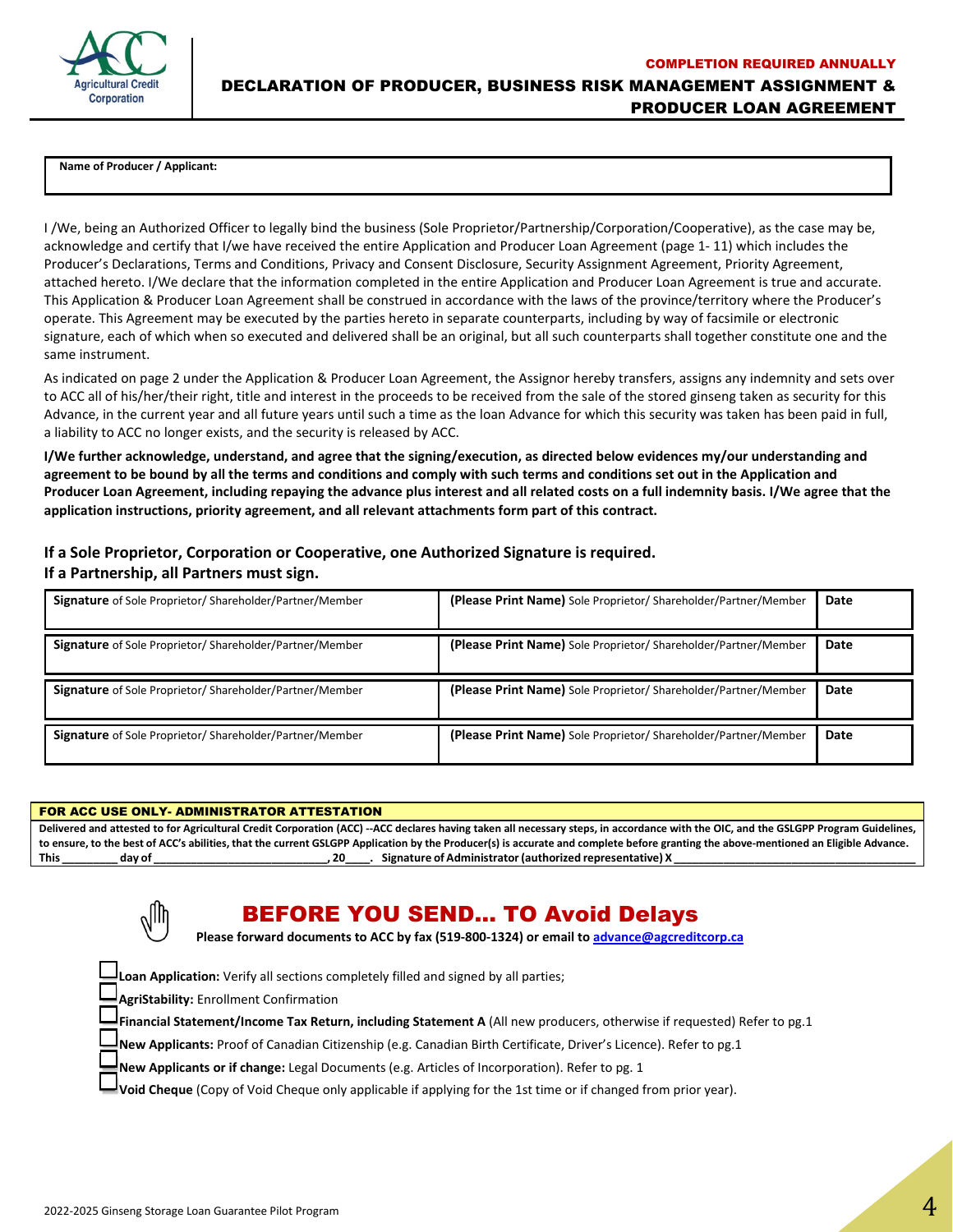



Ministry of Agriculture,<br>Food and Rural Affairs

2022

# GINSENG STORAGE LOAN GUARANTEE PILOT PROGRAM (GSLGPP) PRODUCER LOAN AGREEMENT

# Terms and



**(Not required to return. For your reference)**

| PROGRAM COMMENCES ON APRIL 1, 2022, AND TERMINATES ON MARCH 31, 2025 |                                                  |                           |  |  |  |
|----------------------------------------------------------------------|--------------------------------------------------|---------------------------|--|--|--|
| <b>AGRICULTURAL PRODUCT</b>                                          | <b>ADVANCE AVAILABLE</b><br>"From" and "To" Date | <b>REPAYMENT DEADLINE</b> |  |  |  |
| <b>Ginseng in Storage</b>                                            | April 1, 2022 to March 31, 2023                  | March 31, 2025            |  |  |  |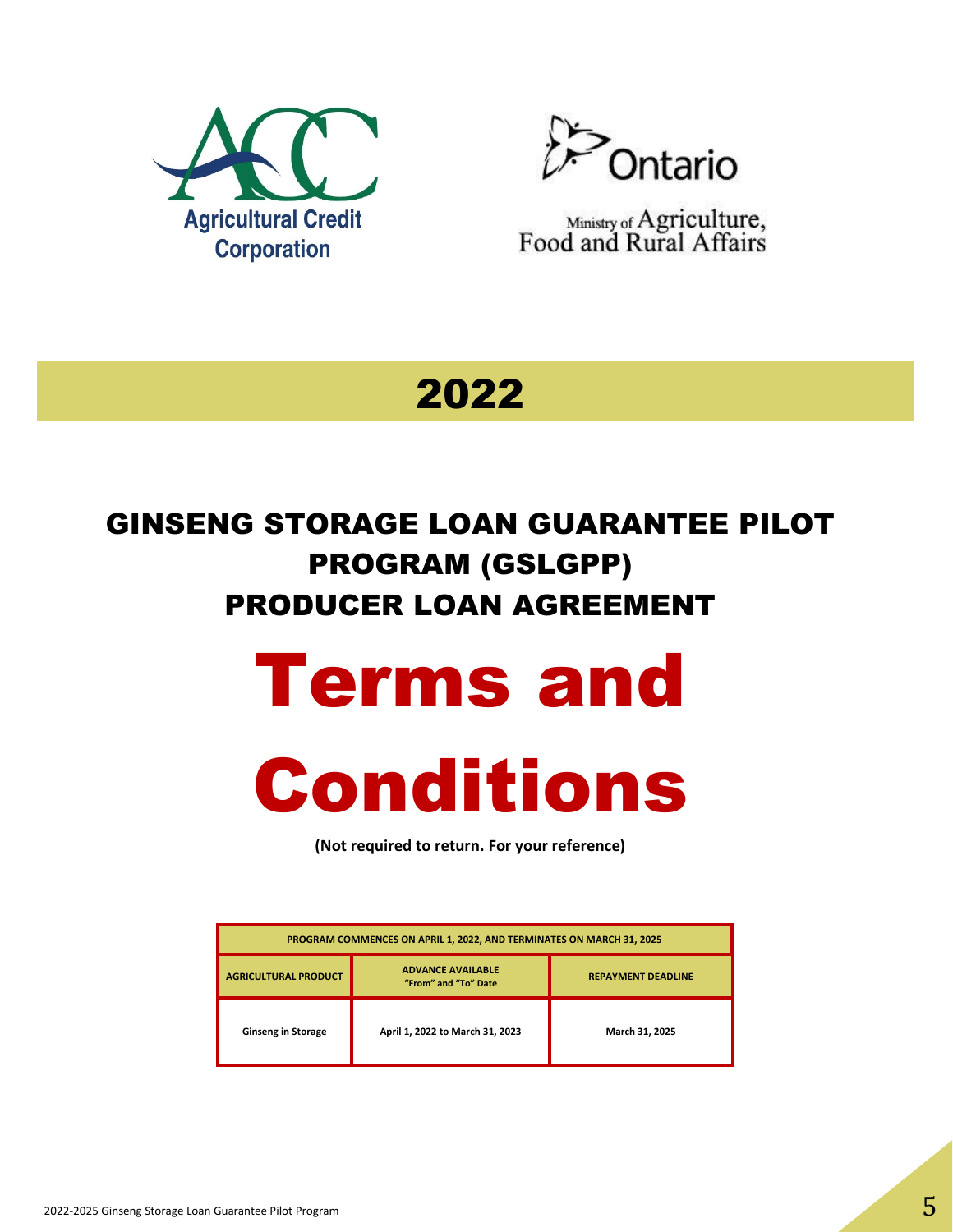

### PRODUCER LOAN AGREEMENT TERMS & CONDITIONS

**In consideration of ACC granting an Eligible Advance pursuant to the provisions of the GSLGPP, the parties hereunto agree as follows:**

#### **1.0 Important Terms**

"**ACC**" or "**Administrator**" means Agricultural Credit Corporation (ACC), which the Minister has designated as being responsible for administering the Ginseng Storage Loan Guarantee Pilot Program (GSLGPP);

"**Producer Loan**" means a loan by the Administrator to an Eligible Producer in accordance with the requirements of the current Order-In-Council (OIC) and any additional requirements set out in the Guidelines. All Producer Loan Advances will be made directly to the bank account the Producer has supplied to ACC by Electronic Funds Transfer (EFT);

"**Producer Loan Agreement**" means the completed Program Application, all Appendices forming part thereof and all Amendments thereto including these Terms and Conditions upon which the Administrator will provide a Producer Loan to a Producer;

"**Producer Loan Credit Review**" under the Ginseng Storage Loan Guarantee Pilot Program, means a review of the Applicant's creditworthiness and includes the following:

- A check of the Administrator's own records in respect of the Applicant;
- Searches under the *Personal Property Security Act* and the *Bank Act (Canada)*;
- Loan history under the *Advance Payment for Crops Act (Canada);*
- A check with one or more reputable credit rating agencies;
- A check with at least one credit reference provided by Farm Credit Canada, or successor entity, or the Applicant's bank, credit union, cause populaire or trust company licensed to carry on business in Ontario or another province of Canada as a lender of money;
- Any information provided by the Ministry regarding any money owing to the Crown; and
- Any other requirements set out under the Program Guidelines;

"**Advance Rate**" means the rate as set out in ACC's Product & Rate List and used in the Calculation Worksheets for calculating Eligible Advances issued. The Advance Rate is \$39.07 per kilogram (kg) or \$17.72 per pound (lb). The Minister may re-adjust, from time to time, the advance rate during the advance term; any subsequent request for an advance will be issued based on the new advance rate, if applicable;

"**Agricorp**" means the corporation established by the *Agricorp Act*, 1996, S. O. 1996, c. 17, its successors and assigns;

*"***Applicant***"* means a Person that is in the business of producing ginseng, or has produced ginseng and holds said ginseng in storage, and has applied to the Administrator for a Producer Loan;

"**Business Risk Management Program**" means those Programs set out in this Program Guidelines;

"**GSLGPP**" or "**Program**" means the Ginseng Storage Loan Guarantee Pilot Program established by Ministry of Agriculture, Food and Rural Affairs for the Province of Ontario (OMAFRA) and administered by ACC;

*"***Crown***"* means Her Majesty the Queen in Right of Ontario;

*"***Eligible Commodity***"* or "**Agricultural Product**" means ginseng held in storage as set out in the OIC or OMAFRA's Program Guidelines;

*"***GSA***"* means a general security agreement;

"**Fees**" shall be the fee to be paid by the Producer that is to be deducted from the Loan as more particularly detailed under "Fees" in the Terms and Conditions of this Application:

"**Minister**" means the Minister of Agriculture, Food and Rural Affairs or such other Minister who may be designated from time to time as the responsible Minister in relation to the *Ministry of Agriculture, Food and Rural Affairs Act* or the Program (as the case may be) in accordance with the Executive Council Actor any other *Act* of the Legislature that allows another Minister to be designated as the responsible Minister, unless the context indicates otherwise;

"**OMAFRA**" means the Ministry of Agriculture, Food and Rural Affairs for the Province of Ontario;

"**PAD**" means Pre-Authorized Debit;

*"***PMSI**" means a purchase-money security interest under the *Personal Property Security Act;*

"**Person**" means a legally-recognized entity and may include an individual or a corporation;

*"***Producer***"* means a Person that is in the business of producing ginseng in Ontario, or has produced ginseng in Ontario and holds said produced ginseng in storage in Ontario, and has been issued a Producer Loan by the Administrator;

*"***Proceeds***"* means any money, domestic or foreign, money's worth or any other proceeds derived by a Producer, directly or indirectly, from the Eligible Stored Ginseng; *"***Producer Holdback***"* means the amount of money (2% of the loan advance) the Administrator is required to hold back from each Producer Loan it provides to a Producer under the Program;

"**Program Guidelines**" means any written documents setting out the criteria governing the operation of the Ginseng Storage Loan Guarantee Pilot Program and posted on the Ministry's Internet site [http://www.omafra.gov.on.ca/english/busdev/facts/commodityloanguaranteeprogram.htm;](http://www.omafra.gov.on.ca/english/busdev/facts/commodityloanguaranteeprogram.htm)

"**Program Year**" means the period of April 1 of one calendar year until March 31 of the following calendar year for the purpose of advancing funds;

"**Related Documents**" means, any promissory note, loan agreement, guarantees, security agreement, or any other documents executed in connection with or forming part of this Application or any other application for a loan by ACC to the Producer or related thereto, whether already existing or executed now or later and whether in electronic or other format; and

"**Stored Security**" means the ginseng an Applicant has stored and in which the Administrator will take a security interest should the Administrator issue a Producer Loan to the Applicant.

#### **2.0 Eligibility Requirements for Producers**

In order to be eligible under the Program, the Producer must meet and/or comply with all of requirements set out under the Order-In-Council (OIC), and the Program Guidelines. Without limiting the generality of the foregoing this includes the following:

- a. The Producer must be a Person;
- b. The Producer applies to the Administrator for a Producer Loan and pays the applicable fee;
- c. The Producer does not owe the Administrator any money as a result of any previous defaulted Producer Loans the Producer has received from the Administrator under this Program or any other loans under other programs the Administrator is responsible for administrating;
- d. The Producer does not owe the Crown any money;
- e. The Producer produces ginseng in Ontario or has produced ginseng in Ontario and that ginseng is capable of being Stored Security;
- f. The Producer agrees to undertake and provides the requisite information for the Administrator's Producer Loan Credit Review;
- g. The Producer agrees to be enrolled in AgriStability and forward any payments received under AgriStability to the Administrator, and
- h. The Producer agrees to satisfy any other security-related requirements necessary to ensure that the Producer Loan is properly secured;
- i. The Producer agrees to pay the Producer Holdback;
- j. The Producer agrees to sign the Producer Loan Agreement;
- k. The Producer agrees to be bound by the terms and conditions set out in the OIC, Program Guidelines, and the Producer Loan Agreement;
- l. The Producer agrees to provide information requested by the Ministry for policy-review purposes within the timelines set out in the request; and
- m. Agrees to abide by any other grounds the Minister sets out in the Program Guidelines.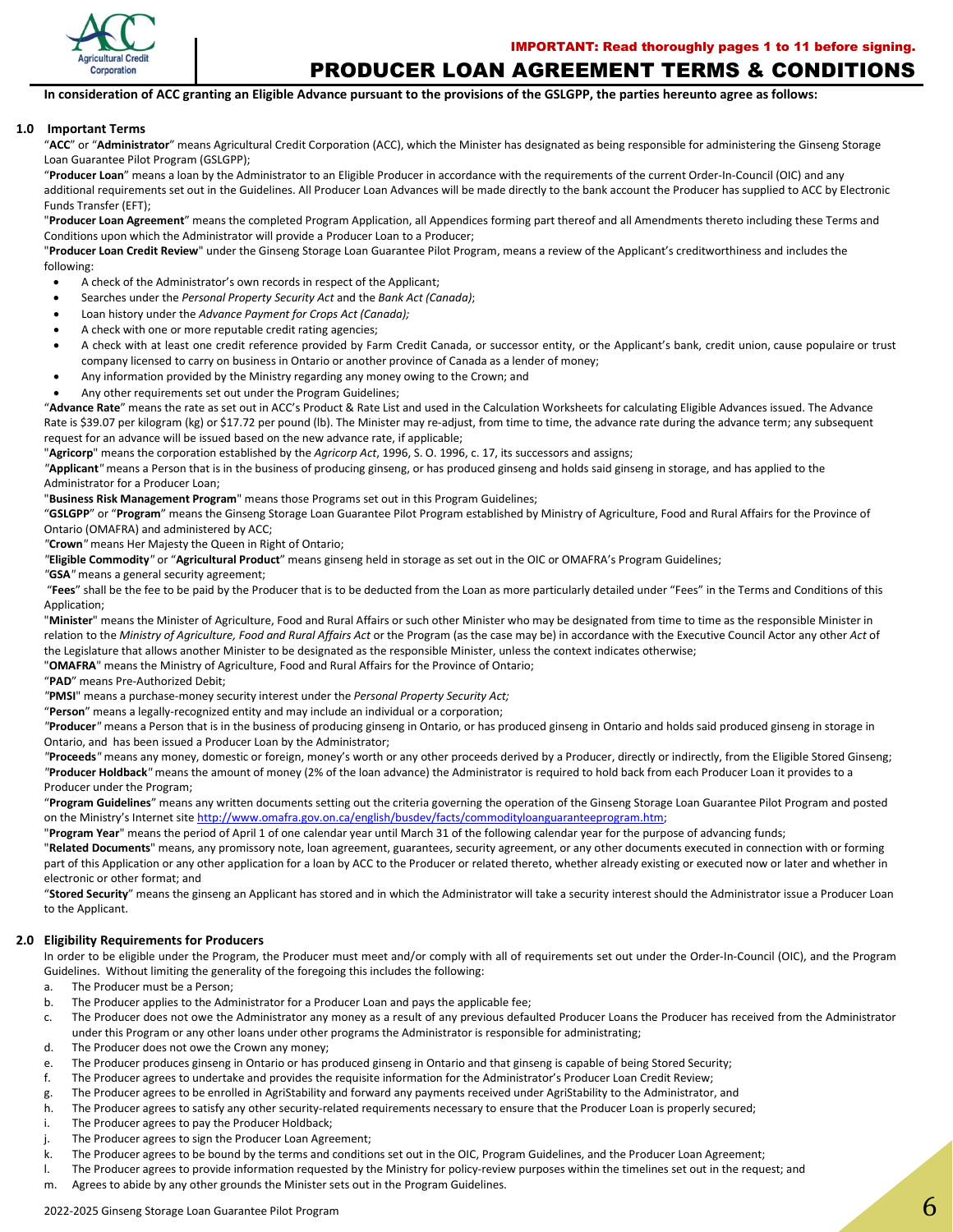#### **3.0 Eligibility Requirements for Producer Loans (Security)**

Any Producer Loan entered under the Program will comply with the requirements set out under the OIC and this Program Guidelines. Without limiting the generality of the foregoing, this includes the following:

- a. The Producer Loan is made for the purpose of providing a Producer with funds for stored ginseng;
- b. Prior to entering the Producer Loan, the Administrator has undertaken a Producer Loan Credit Review and the Producer has passed the Loan Credit Review;
- c. The Producer Loan is secured by:
	- i) The Stored Security itself,
	- ii) Payments the Producer is eligible to receive under AgriStability, or accounts receivable
	- iii) The proceeds from the sale of ginseng,
	- iv) The Producer Holdback, and
	- v) Any other security set out under the Guidelines;
- d. The Producer Loan must be repayable by the Producer at any time without notice, penalty or bonus;
- e. The Producer loan is subject to audit at any time by the Auditor General of Ontario, the Minister or their authorized representatives;
- f. The Administrator is not allowed to assign the Producer Loan to any other Person without the Minister's prior written consent;
- g. The Producer Loan becomes due the earlier of: when the ginseng being stored is sold, at the end of the term, or upon demand; no interim payments are required;
- h. The Producer Loan, or combination of Producer Loans, is in an amount no greater than one million dollars (\$1,000,000) per Producer;
- i. Agricultural Credit Corporation shall also do or cause to be done the following in relation to a Producer Loan issued to a Producer:
	- i) Obtain a GSA between the Administrator and the Producer whereby the Administrator has a first charge against all the Producer's assets and any Proceeds thereof, or
	- ii) Register a PMSI in accordance with the Personal Property Security Act against the ginseng in inventory used by the Producer pursuant to the Producer Loan such that the Administrator has a first charge against the ginseng in storage and any Proceed thereof.

#### **4.0 Creation of Security Interest:**

- a. For value received and as general and continuing security for the repayment of the Producer Loan, including costs of enforcement, interest and any ultimate unpaid balance thereof owed by the Producer to ACC and to secure payment and performance of the Obligations by the Producer, the Producer hereby charges in favour of and grants to ACC a security interest as described in these Terms and Conditions.
- b. The Producer hereby grants to ACC a continuing security interest in the Producer's Ginseng, in any Ginseng produced in a subsequent production period by the Producer and all proceeds, to secure repayment of the Producer's debt owing to ACC arising from this Producer Loan Agreement. The Producer declares that ACC's security interest in the Ginseng shall rank prior to the interest of any other secured creditor or security holder and the Producer shall assist ACC in obtaining Priority Agreements from all secured creditors, including input suppliers who have or may be entitled to have a security interest in the Ginseng. The Producer agrees and consents to, that upon default, ACC has the right to seize the Producer's Ginseng wherever situated, sell the Ginseng as it sees fit and use the sales proceeds to reduce the Producer's debt owing to ACC arising from this Producer Loan Agreement, including interest and legal costs on a full indemnity basis.
- c. For all Advances, the Producer hereby agrees to transfers the Producer's current and future BRM Program payments to ACC to further repay all monies owing by the Producer to ACC arising from this Producer Loan Agreement. The Producer acknowledges and agrees that all BRM Program payments (including Interim Payments) will be paid to ACC until the Producer's debt owing to ACC arising from this Producer Loan Agreement is repaid in full;
- d. If it has not already been done, the Producer(s) authorizes ACC to register or otherwise perfect/publish the security in accordance with the laws and regulations of the province (i.e. PPSA) where the Ginseng is located on the Advance issued to the Producer. Should the Producer go into default, the Producer(s) authorizes ACC to register a lien against any future Ginseng to cover the portion of the default and all applicable related costs to recover debt. For greater clarity, the Producer agrees, understands and authorizes ACC to register financing statements at such provincial Property Security registries. The Producer hereby waives all rights to receive from ACC a copy of any financing statement or confirmation statement issued at any time respecting ACC's security interests;
- e. The Producer shall have insurance on the entire Ginseng in storage for which the Advance was made to the full extent of the Advance, for all insurable perils, until the Producer's liability is repaid. The Producer further agrees that any payout of this insurance will first be used to repay any outstanding Advance;
- f. If the Ginseng or a portion of the Ginseng for which an Advance was made ceases to be in marketable condition, through no fault of the Producer, the Producer shall immediately inform ACC and the Producer becomes liable to ACC for the portion of the guaranteed Advance, together with outstanding interest on the interestbearing portion from the date of the Advance, that is attributable to the unmarketable portion of the Ginseng;
- g. For all Advances issued under this Agreement, the Producer must inform ACC of any changes to the security coverage on their Advance. ACC must then recalculate the Maximum Eligible Advance which may be used as a trigger for an Overpayment.

#### **5.0 Credit Evaluation and Inspections**

- a. **In evaluating the Producer's credit worthiness** (includes Related Producers such as Partners, Shareholders, Members, Guarantors), ACC is required to exercise due diligence in granting a Producer Loan Advance under the Program. The Producer must submit financial documents when requested by ACC or its authorized agents, or as requested in the Application. ACC or its authorized agents have the right to perform a credit check ("Producer Loan Credit Review") on the Producer or on any of the Producer's Partners/Shareholders/Members at any time during the term of this Producer Loan Agreement. ACC reserves the right to decline any Applicant. If declined, an appeal process is available by a person or persons, not involved in the original decision.
- b. **Inspection and Audits** Any Person that participates in the Program as a Producer is subject to an inspection and/or audit that may be conducted in relation to the Program for the enforcement of the rules, Terms and Conditions of the Program. An inspection may be conducted by the Minister, ACC, the Minister's or ACC's respective delegates between normal business hours and any time while the loan is outstanding, and to request the Producer repays shortfalls within thirty (30) calendar days. Where an inspection and/or audit takes place, the Producer will provide reasonable assistance. This includes allowing an inspector or auditor access to any person, place or thing required for inspection or auditing purposes. Any Person that participates in the Program as a Producer will provide all requested information within ten (10) Business Days of the request being made by the Minister or the Administrator, including their respective delegates, unless more time has been provided in the request. Refusal of an inspection or audits will result in an immediate default.

#### **6.0 Fees and Holdback**

- a. A \$675 Administration fee will be deducted from the initial Advance of a Program Year for administrative services (e.g. receiving and processing applications, credit checks, lien searches, lien registrations);
- b. Non-Sufficient Funds (NSF) payments will be charged a \$100 NSF Administration fee at time of occurrence and added to your loan balance;
- c. Any request for mailed documents (statement, application, etc.) will incur a \$5 fee to your total loan balance. Online and faxed submissions are free. Any costs incurred by ACC for couriering documents at your request will be added to your loan balance;
- d. An additional standard Collection Administration fee at the rate of 3% will be applied to the outstanding balance as of thirty (30) calendar days after default to recover costs related to the recovery of outstanding amounts from the Producer who is in default under the Producer Loan Agreement;
- e. A refundable 2% holdback will be deducted from all loan Advance Electronic Fund Transfers (interest will not be charged on holdback).

#### **7.0 Issuance of the Advance**

Application, using the applicable Advance hate and Calculation Worksheet Hom ACC 3 Froudch & hate List available on ACC 3 website @ www.agereditcorp.ca. Issuance of the Advance: In all instances, the Producer must have sufficient security available (e.g. Ginseng in Storage) to justify the Eligible Advance in accordance with the amount requested by the Producer. Once confirmed, ACC shall then issue 100% of the Eligible Advance on the Ginseng in Storage, as specified in this Application, using the applicable Advance Rate and Calculation Worksheet from ACC's Product & Rate List available on ACC's website [@ www.agcreditcorp.ca.](http://www.agcreditcorp.ca/)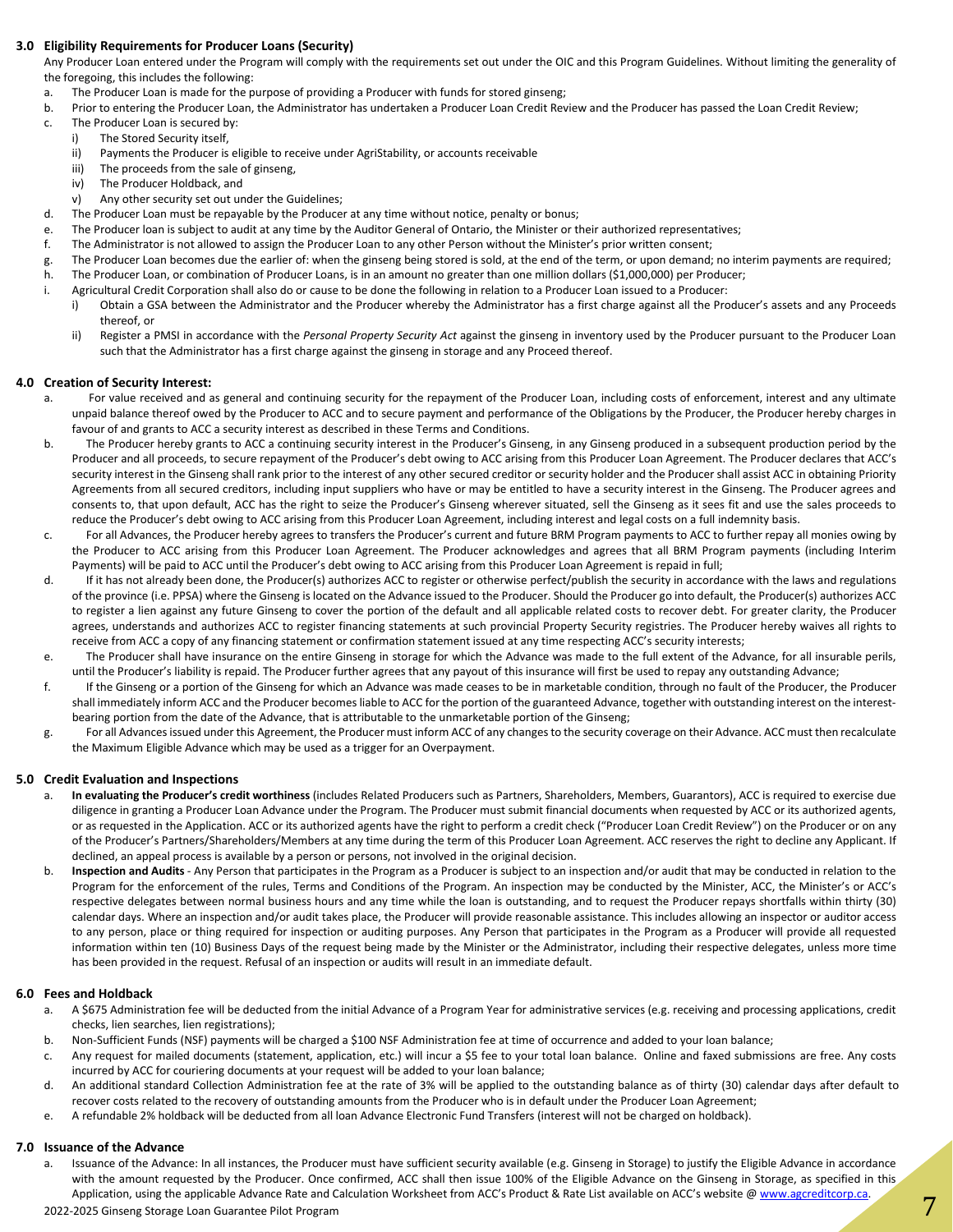- b. The Advance will be reduced if the Priority Agreements from secured creditors reflects a cap, in addition to being reduced by any applicable Administration fees. Applicants are subject to an inspection and a further review of the Producer's financial statements, or most recent income tax returns as specified in this Application or at ACC's discretion.
- c. All Producer Loan Advances will be issued by Electronic Fund Transfer (EFT) to the bank account provided by the Producer on the Application.

#### **8.0 Interest Rate**

- The interest rate on the Loan, (excluding the Holdback) up to and including the maturity date, shall be the Bank Prime lending rate in effect from time to time, calculated daily and compounded monthly. After maturity and after default the rate of interest on the Loan (excluding the Holdback) shall be the Bank Prime lending rate in effect from time to time plus 3%, calculated daily and compounded monthly. No interest shall be paid on the Holdback by ACC.
- b. "Bank Prime Lending Rate" shall mean the floating annual rate of interest, including any charges of an equivalent nature thereto or such other measurement of rate of return or return on investment or substitute therefore, established from time to time by chartered banks as the base rate it uses to determine rates of interest on Canadian dollar loans to customers in Canada and designated by chartered banks as the prime lending rate.

#### **9.0 Maturity/Repayment Due Date**

Subject to any earlier date as set forth in the "Events of Default" Section, the Producer shall repay the Loan and all accrued interest and fees upon the earlier of:

- a. When the ginseng being stored is sold or determined to be unsalvageable in accordance with the *Agricultural Products Insurance* Act*, 1996*;
- b. Within three (3) years after the date the Producer Loan Agreement is signed, to a maximum of March 31, 2025; or
- c. Upon demand.

Repayment can be made via (i) pre-authorised payment scheduled at time of application, or by calling or emailing our repayment department; or (ii) through your financial institution online by selecting the payment company "AGRICULTURAL CREDIT CORPORATION" as the payee. For more information, please reach out to our repayment department.

#### **10.0 Events of Default**

The Loan and all accrued interest and costs including all amounts set out in the Terms and Conditions on a full indemnity basis together with all other monies payable or otherwise owed by the Producer to ACC shall, at the option of ACC where ACC determines in its absolute discretion that any of the following events of default have occurred, become immediately due and payable and any security held by ACC for the payment thereof shall become immediately enforceable in each and any one of the following events:

- a. Any representation made, or information or warranty provided by the Producer in relation to the Producer Loan is, or was at the time of its making, false or misleading;
- b. The Producer fails to comply with any covenant contained in the Producer Loan Agreement within ten (10) business days of the Administrator notifying the Producer of the non-compliance;
- c. The Producer fails to provide information required under the OIC, the Program Guidelines or a Producer Loan Agreement within ten (10) business days of the request being made by the Minister or the Administrator (as the case may be);
- d. The Producer fails to cooperate in respect of an audit or inspection performed by the Auditor General of Ontario, the Minister or the Administrator or their respective representatives (as the case may be) in relation to the Producer Loan;
- e. The Producer sells or conveys assets of the farming operation that formed a basis for the Producer Loan application;
- f. The Producer has given a preference to any creditor (e.g. bank or input supplier) other than the Administrator without the Administrator's prior written approval;
- g. The Producer makes an assignment for the benefit of the Producer's creditors;
- h. The ginseng in storage is used as security for another loan;
- i. Any execution or other legal process of any court becomes enforceable against the Producer;
- The insolvency of the Producer or the appointment of a receiver, manager, trustee or liquidator in respect of any property of the Producer;
- k. The Producer fails to pay or otherwise perform as and when due, whether by maturity or by acceleration, any obligations, liabilities or indebtedness owed to the Administrator in relation to the Producer Loan;
- l. The institution of a proceeding in bankruptcy against the Producer, whether voluntary or involuntary, or the institution of proceedings by the Producer to obtain relief against the Administrator or other creditors in general;
- m. A Material Adverse Change occurs;
- n. Any other grounds set out in these Terms and Conditions, the Program Guidelines, or the OIC.

#### **Upon default, the Producer is liable to ACC for:**

- a. The outstanding amount of the guaranteed Advance;
- b. The interest at the rate specified in these Terms and Conditions on the outstanding amount of the Advance;
- c. Costs incurred by ACC to recover the outstanding amount and interest including legal costs such as costs relating to attorneys, paralegals, legal expenses, expenses for bankruptcy, post-judgement, appeals, court costs, in addition to all other amounts permitted by law and approved by the Minister on a full indemnity basis; and
- d. An additional standard Collection fee at the rate of 3% will be applied to the outstanding balance thirty (30) days after the date of default to recover costs related to the recovery of outstanding amounts from the Producer who is in default under the Producer Loan Agreement;

#### **In the event that the Producer is unable to repay the Producer Loan, the Administrator:**

- a. Will use the Producer Holdback to pay any outstanding debt owing under the Producer Loan;
- b. Will, if a debt still exists under the Producer Loan, use reasonable steps, such as entering into a payment schedule with the defaulting Producer, to recover on that outstanding debt from the Producer;
- c. Will, if it is not possible to use other reasonable steps to recover the debt, liquidate any and all security the Administrator holds in relation to that Producer's Producer Loan to pay any outstanding debt owing under the Producer Loan;
- d. May, if a debt still exists under the Producer Loan, make a claim on the Guarantee to pay any outstanding debt owing under the Producer Loan.

The Administrator will be subrogated in and to all the rights of recovery of the Administrator in respect of the Producer Loan, any security and any of the Producer's insurance and is entitled to exercise all of the rights, powers and privileges that the Administrator has or may exercise in respect of the Producer Loan, any security and any of the Producer's insurance, including the right to commence or continue any court action to execute any release, transfer, sale or assignment, or in any way to collect and realize on any security or any of the Producer's insurance or enforce the Producer Loan; The Administrator will notify the Minister of the Producer's default.

#### **11.0 Money Owing to The Crown**

2022-2025 Ginseng Storage Loan Guarantee Pilot Program 8. 2022-2025 Ginsen Storm Andrea Storage Loan Guarantee Pilot Program 8. 2002-2025 Ginseng Storage Loan Guarantee Pilot Program 8. 2002-2025 Ginseng Storage Loan Guara Any payments owing to the Crown as a result of the Minister making a payment on the Guarantee will be considered a debt that is owed to the Crown and may be set-off against any other payment the Crown or Her Majesty the Queen in Right of Canada may owe to the person that owes the Crown a payment in accordance with section 43 of the *Financial Administration Act (Ontario)* and/or section 155 of the *Financial Administration Act (Canada).*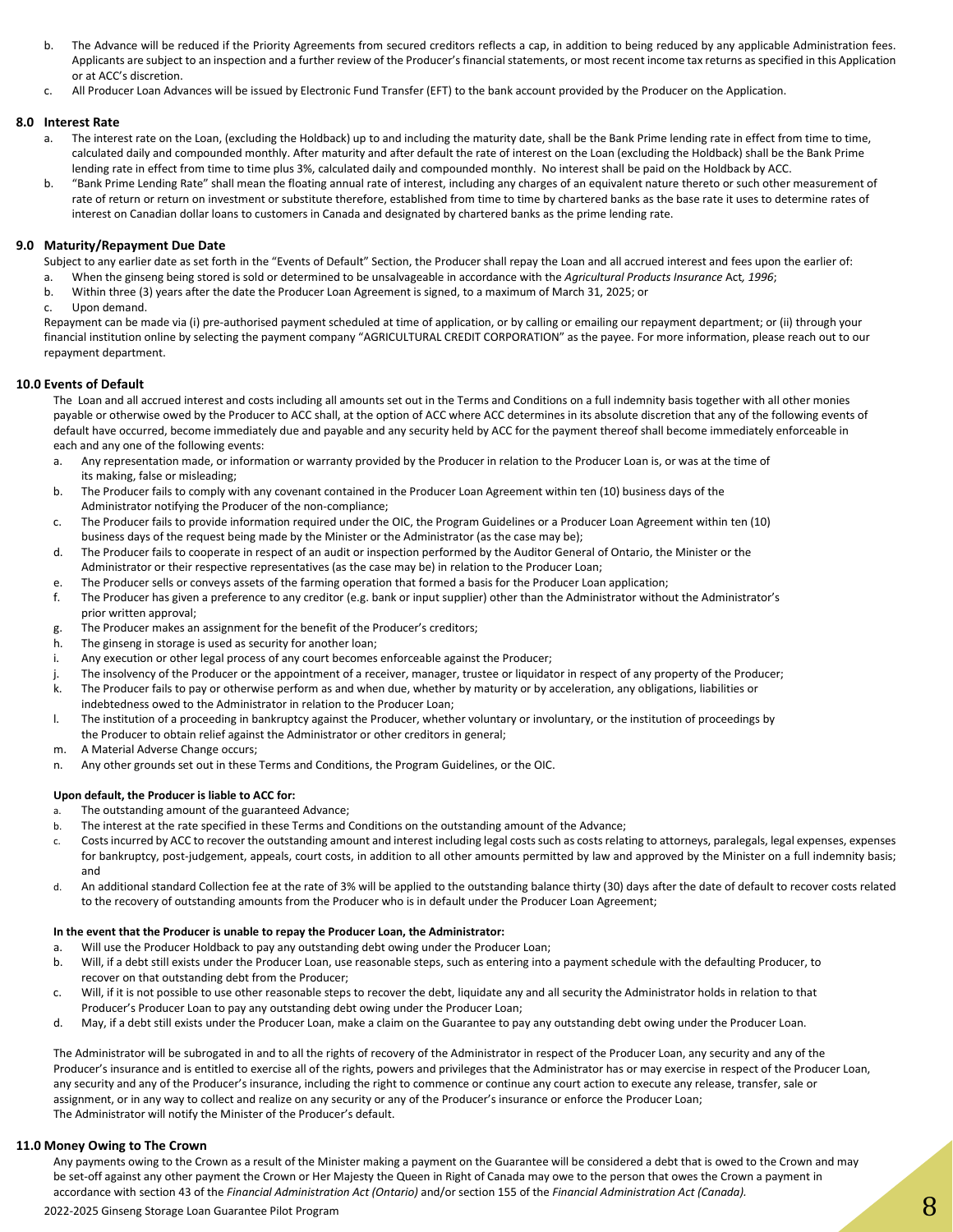The right of set-off is in addition to any other legal remedies the Crown may have in law, equity or otherwise to recover a debt that is owed to the Crown. The Crown may charge interest on any debt that it is owed under this Program at the applicable interest rate that is being charged by the Crown for debts owing to the Crown.

#### **12.0 The Producer(s) signing this GSLGPP Application hereby declare(s) and certify that they meet all eligibility requirements outlined in the Application and all Terms and Conditions of this Producer Loan Agreement:**

- 1. I am applying as an Individual or on behalf of the Partnership/Corporation/Cooperative which I represent, and have authority to make an application for an Eligible Advance pursuant to the Ginseng Storage Loan Guarantee Pilot Program (GSLGPP) and confirm the application reflects the current organizational structure since the previous filing of the Applicant's Declaration, if applicable;
- 2. I am, or at least one of the Partners/Shareholders/Members of the Partnership/Corporation/Cooperative which I represent is of the age of majority and a Canadian citizen or a Permanent Resident of Canada within the meaning of Subsection 2(1) of the *Immigration and Refugee Protection Act;* and farm in Ontario;
- 3. I am, or at least one of the Partners/Shareholders/Members of the Partnership/Corporation/Cooperative which I represent is the owner of the Ginseng in storage, and is responsible for marketing the said Ginseng pledged in this Application and Producer Loan Agreement;
- 4. No other person has or will be given an interest in the Ginseng with respect to which this GSLGPP Application is made and the Ginseng will be sold in my/our name or the name of the Partnership/Corporation/Cooperative which I/we represent and in the same name as the Applicant;
- 5. For the purpose of applying as a Partnership/Corporation/Cooperative all Partners/Shareholders/Members who have an interest in the entity are listed in this GSLGPP Application and Producer Loan Agreement;
- 6. I/We am/are not required by the *Income Tax Act (Canada)* to report income from other farming operations or other corporations carrying on a farm business, other than the one(s) named in this GSLGPP Application, otherwise I/we have listed in this GSLGPP Application all other farming operations and corporations carrying on farm operations in which I/we have an interest;
- 7. Neither I, nor any of the farming operations listed in this GSLGPP Application and Producer Loan Agreement, nor the Partnership/Corporation/Cooperative, are in Default under any Agreement pursuant to the Ginseng Storage Loan Guarantee Pilot Program (GSLGPP), *Advance Payments for Crops Act (APCA)*, the *Prairie Grain Advance Payments Act (PGAPA), SCAP, ESCAP*, or *AMPA; OMAFRA*;
- 8. I/we or the Partners, as applicable, declare having submitted the duly completed Application information for ACC to initiate Priority Agreements required for every secured creditor that has an assignment on the proceeds of inventory used to secure the Advance, as applicable, and/or holds a lien or encumbrance on the Ginseng listed in this Application and Producer Loan Agreement, or could have security interest in or lien on the Ginseng in storage for which the Advance is to be made;
- 9. I, or the Partnership/Corporation/Cooperative, as applicable, and Guarantor(s), agree(s) that a credit check and an inspection or audit of the Ginseng in storage may be performed at any time while the Advance is outstanding, and to pay the applicable fees listed these Terms & Conditions;
- 10. I, or the Partnership/Corporation/Cooperative, as applicable, declare that I/we have read and understand the Fees, including Collection Fee's, Interest Charges, Holdback, and Fees outlined in the Terms and Conditions and agree that ACC will deduct from the Advance the applicable fees, and add relevant fees to the loan balance as outlined in these Terms & Conditions (e.g. any postage/mailing, courier related costs, NSF fees, collection/default fees);
- 11. I, or the Partnership/Corporation/Cooperative, as applicable, declare that I/we are aware there could be a change in the Advance Rate any time in the production year to better accommodate current market prices; that any subsequent request(s) for an Advance will be issued based on the new Advance Rate, if applicable;
- 12. I, or the Partnership/Corporation/Cooperative, as applicable, declare that my/our Ginseng is of marketable quality and stored or maintained, as such, until disposed of in accordance with the Producer Loan Agreement. I/We further agree, if the Stored Ginseng becomes unmarketable, to notify ACC and to repay the Advance within thirty (30) calendar days, otherwise be declared in default;
- 13. I, or the Partnership/Corporation/Cooperative declare the only liens or encumbrances on the Stored Ginseng are those listed in this GSLGPP Application;
- 14. In the event of a default, I/we, or the Partnership/Corporation/Cooperative or its Shareholders/Members/Partners, as the case may be, which I/we represent, acknowledge that I/we or the Partnership/Corporation/Cooperative or its Shareholders/Members/Partners may be denied access to other provincial agricultural support programming or, alternatively, the Minister reserves the right to off-set from such support a sum equal to the outstanding amount and related interest charges and all recovery costs;
- 15. I, or the Partnership/Corporation/Cooperative, as the case may be, declare that this GSLGPP Application is consistent with the purpose of the GSLGPP;
- 16. I, or the Partnership/Corporation/Cooperative, as the case may be, declare and certify that all of the information provided in this Application is complete, accurate, true and correct in every respect and acknowledge and understand that providing false or misleading information will result in an automatic default with the loss of all benefits related to the GSLGPP;
- 17. I, or the Partnership/Corporation/Cooperative, as the case may be, understand that failing to comply with the GSLGPP Application and Producer Loan Agreement requirements may delay the processing of the GSLGPP Application or may render me/us or the Partnership/Corporation/Cooperative which I/we represent ineligible for receiving Eligible Advance(s) under the GSLGPP;
- 18. I, or the Partnership/Corporation/Cooperative, as the case may be, acknowledge that, in cases where the Producer is declared in default and the Minister makes payment under the Guarantee, the Minister is subrogated to ACC's rights against the Producer in default and against persons who may be personally liable under this Producer Loan Agreement;
- 19. I, or the Partnership/Corporation/Cooperative, as the case may be, declare that I/we have not recently filed a notice of intention to make a proposal or made a proposal under the *Bankruptcy and Insolvency Act*. I/We am/are not subject to a receiving order under that *Act,* are not bankrupt or seeking protection under any other insolvency or bankruptcy related statute such as the *Companies' Creditors Arrangement Act* and the *Farm Debt Mediation Act;*
- 20. I, or the Partnership/Corporation/Cooperative, as the case may be, have read all the Terms and Conditions which are attached to and form part of this GSLGPP Application, including those in this Section and I/we and the Partnership/Corporation/Cooperative which I/we represent agree to comply with all such Terms and Conditions and to provide any additional information required in order to demonstrate to ACC that I/we is/are capable of meeting my/our obligations under the Producer Loan Agreement;
- 21. I/We acknowledge and agree that I/we am/are solely responsible for meeting all deadlines and will ensure if a third party submits payments or documents on my/our behalf, that it/they is/are received in ACC's office on time. Failing this I/we understand that I/we will be declared in default;
- 22. I, or the Partnership/Corporation/Cooperative, as the case may be, have received, or have had the opportunity to receive independent legal advice with respect to the subject matter of this GSLGPP Application, including each of the Appendices attached hereto and each of the Agreements I/we have made in this GSLGPP Application;
- 23. I, or the Partnership/Corporation/Cooperative, as the case may be, acknowledge and agree that the execution by the Producer as directed in this Application and Producer Loan Agreement evidences Producer's agreement to be bound by all Terms and Conditions contained in this Application and each of the Appendices attached hereto, including without limitation in respect of any assignment, undertaking, covenant, agreement, consent, authorization (including authorization for Pre-Authorized Debits), acknowledgement, representation and/or declaration of the Producer's included in this Application and each of the Appendices attached hereto and if applicable, additional documentation required such as Seeded Acreage Reports;
- 24. I, or the Partnership/Corporation/Cooperative, as the case may be, agree to immediately pay to ACC upon demand all amounts ACC pays or incurs in maintaining or enforcing its security and the Obligations , including without limiting the generality of the foregoing, all legal, search and registration fees, all costs and expenses in respect of inspecting, protecting, insuring, possessing, cultivating or harvesting all or any part of the Collateral including preparing the Collateral for sale and selling it, collecting any part of the Loan or other monies payable to ACC including legal fees and expenses on a substantial indemnity basis in so doing and interest thereon as herein provided;
- 25. I/We authorize ACC to amend sections of the application upon request of my/our, the Applicant's (borrower's), phone recorded verbal consent, and upon ACC obtaining security questions from the borrower without the requirement of a written consent to correct any mistakes, omission, inconsistency as well as give consent such as I/our request to add names to our account for disclosure purposes; adding a commodity or amending a commodity at second stage and obtaining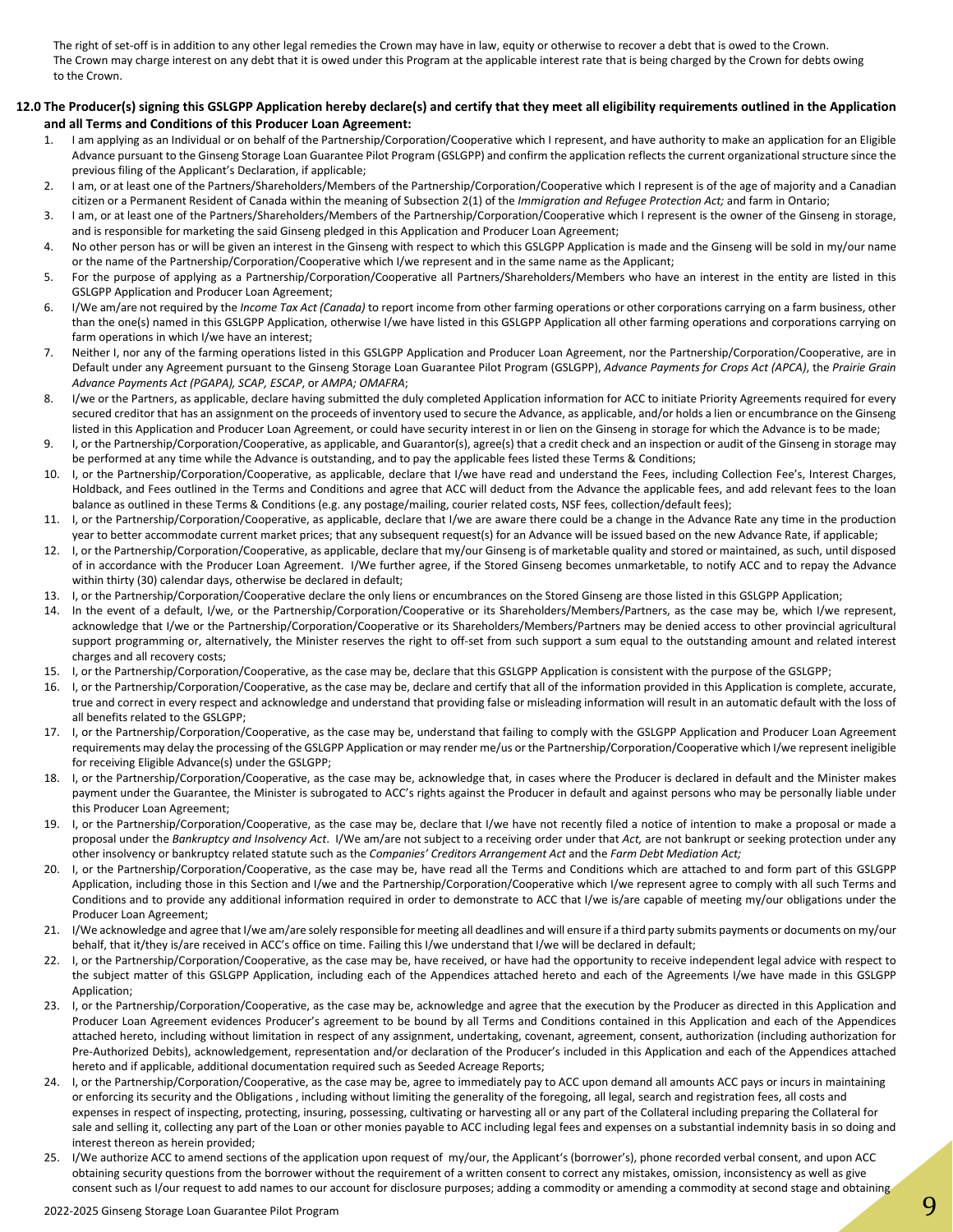an Assignment on the commodity advanced that is based on our confirmed seeded acreage reports; scheduling a Pre-Authorized Debit payment. Except as specifically provided of what may be amended, the Producer Loan Agreement shall remain unmodified and in full force and effect. Such amendments may be executed in one or more counterparts all of which shall be considered one and the same agreement and shall be effective when ACC delivers a confirmation of amendments to the Applicant's email provided on page 1 of the Loan Application & Producer Loan Agreement.

#### **13.0 PRIVACY AND CONSENT TO DISCLOSURE OF INFORMATION**

**Producer(s) and Guarantor(s) hereby authorize(s) and consent(s) to** the obtaining by ACC, OMAFRA and its agent, UpLevel Global, or any other agent that may be selected by ACC, of credit information, including, but not limited to your credit history, a credit report, other financial related information, inventory levels, relating to the Producer(s) and Guarantor(s) from affiliated and subsidiary companies of ACC, credit bureaus, agencies, banks, credit unions, trust companies, financial institutions, creditors, guarantors, lenders, grain elevators, producer organizations, Farm Credit Canada (FCC), suppliers, government ministries, departments and agencies (federal, provincial or territorial) and such other third parties as ACC shall decide upon from time to time (all of the foregoing hereinafter "Third Parties") and to the collection, use and disclosure by ACC to any such Third Party, or by any such Third Party to ACC, of the personal, business and commercial information about Producer(s) and Guarantor(s) for the purpose of: (i) verifying and determining the Producer's eligibility and continuing eligibility for Eligible Advance(s), including verifying inventory levels, sales information, with grain elevators, buyers, producer organizations; **(ii)** verifying and determining the status of Eligible Advance(s); **(iii)** assignment and realizing on the security for Eligible Advance(s); **(iv)** verifying and determining the indebtedness of Producer(s) to Third Parties and/or the creditworthiness of the Producer(s), and **(v)** obtaining Priority Agreements;

I/We authorize a complete and signed copy of this GSLGPP Application and Producer Loan Agreement can be provided and relied upon by Third Parties as Producer's and Guarantor's authorization and consent for the Third Parties to such disclosures;

Producer(s) and Guarantor(s) hereby authorize(s) and consent(s) to: the collection, use and disclosure by ACC from and to all such persons listed as Producer(s) and Guarantor(s) hereunder and all such persons listed in the authorization form attached hereto ("Authorized Persons") and to OMAFRA, AAFC, and Farm Credit Canada (FCC) of the personal, business and commercial information about Producer(s) for the purpose of:

**(i)** verifying and determining the Producer's eligibility and continuing eligibility for Eligible Advance(s); **(ii)** verifying and determining the status of Eligible Advance(s); **(iii)** assignment and realizing on the security for Eligible Advance(s); and, **(iv)** verifying and determining the indebtedness of Producer(s) to Third Parties and/or the creditworthiness of the Producer(s);

Unless a Producer withdraws consent by notifying ACC by email at [advance@agcreditcorp.ca](mailto:advance@agcreditcorp.ca) or by calling 1-888-278-8807, the Producer hereby authorizes and consents to the use by ACC of the personal, business and commercial information about the Producer for the purpose of contacting the Producer(s) to provide information in relation to other programs offered or administered by ACC;

#### **Producer(s) and Guarantor(s) hereby authorize(s) and consent(s) to:**

- a) the disclosure by OMAFRA, AGRICORP and/or other Provincial Insurance/BRM Program agencies to ACC and OMAFRA to each other of such information regarding Producer(s) as either may have in their respective files, including but not limited to those of any Crop or Production Insurance and BRM Program, Seeded Acreage Reports, Final Yields, Premium Payment Confirmation, Proof of Loss or other claims in which ACC has assignment;
- b) the disclosure by ACC of such information as is contained in or related to this GSLGPP Application to OMAFRA, AAFC, AGRICORP and/or other Provincial Insurance/BRM Program agencies and the use of such information by OMAFRA, AGRICORP and/or other Provincial Insurance/BRM Program agencies as authorized by the *Ministry of Agriculture, Food and Rural Affairs Act,* R. 5. 0. 1990, c. M. 16. as amended or re-enacted from time to time. For the purpose of registering the assignments, Producer(s) consent(s) that ACC will register the assignment and update producer balances with the Business Risk Management Agencies such as AGRICORP, as new transactions occur. Producer(s) acknowledge(s) that information held by OMAFRA, AGRICORP or other Provincial Insurance/BRM Program agencies may be disclosed to Third Parties pursuant to the provisions of the *Freedom of Information and Protection of Privacy Act.*  Questions and concerns regarding such collections, use and disclosure by OMAFRA and/or AGRICORP should be directed to: The Director, Farm Assistance Programs Branch, OMAFRA and/or AGRICORP, 1 Stone Road West, Guelph, Ontario (N1G 4Y2);

c) the obtaining from and disclosure by Third Parties to ACC and OMAFRA, of the Producer's sales reports; and

#### **Producer(s) and Guarantor(s) hereby authorize(s) and consent(s) to ACC and OMAFRA:**

- a) collecting the information contained in, with, or pursuant to this GSLGPP Application;
- using the information for the purposes of assessing the GSLGPP Application, administering, auditing, analyzing and evaluating the GSLGPP;
- c) conveying the information contained in this GSLGPP Application and associated documentation, both personal and otherwise, to provincial governments and their agencies, insurance agencies, financial institutions, input suppliers, buyers, agents selected by ACC to inspect for the purposes of verifying GSLGPP entitlements, inclusive of inventories, sales information, to justify eligibility and continued eligibility for Advance(s), assignment and realization of security; and
- d) conveying the information contained in this GSLGPP Application and associated documentation, both personal and otherwise, to other organizations administering the GSLGPP, for the purposes of verifying benefits under the GSLGPP;
- e) conveying the information contained in this GSLGPP Application and associated documentation, both personal and otherwise, to other secured creditors, including input suppliers where the Producer's loan Advance is to be made payable to the Producer and to another business who has security interest;
- f) the Producer(s) agree(s) to allow the Minister the right to contact the Producer(s) for the purposes of evaluating the Program;
- g) the Producer(s) agree(s) where the loan is guaranteed by an Alternate Guarantor, that the Alternate Guarantor has rights to have full access to information relating to the Producer(s) loan advance, including, but not limited to, the loan status, balances, interest rate, repayment terms;
- h) ACC and OMAFRA agree that **(i)** the personal information provided will be protected under the federal *Privacy Act* and the provisions of the federal *Access to Information Act*; and, **(ii)** the personal information retained by OMAFRA will be held in Personal Information Bank PPU14O. Producer(s) and Guarantor(s) may access its/their personal information held by OMAFRA by making a formal request under the *Privacy Act* in writing or by completing a Personal Information Request Form which is available through Info Source or at Web Site **[http:](http://www.tbs-sct.gc.ca/tbsf-fsct/350-58-eng.asp)//www.tbs-sct.gc.ca/tbsf-fsct/350-58-eng.asp** Producer(s) request(s) should be emailed to: [minister.omafra@ontario.ca](mailto:minister.omafra@ontario.ca) or mailed to Ministry of Agriculture, Food and Rural Affairs 1 Stone Road West, Guelph, ON N1G 4Y2. Tel 1-888-466-2372;
	- i) ACC and OMAFRA hereby give notice that all non-federal government organizations are obligated to protect personal information in accordance with the *Personal Information Protection and Electronic Documents Act (PIPEDA)* or under legislation applicable within their jurisdiction. Producer(s) and Guarantor(s) may access its/their personal information held by ACC, obtain a copy of ACC's Privacy Policy or pose questions or concerns regarding privacy issues relating to ACC by contacting ACC's Privacy Compliance Officer at 1-888-278-8807;
	- ii) In the event ACC is notified by the holder of a registered Purchase Money Security Interest (PMSI) that it has security from Producer(s) for crop inputs supplied by such holder to Producer(s), the Producer(s) acknowledge(s) and confirm(s) that ACC may, in its uncontrolled and unfettered discretion, include the name of the holder(s) of such PMSI as payee(s) on Eligible Advance(s) advanced by ACC pursuant to this GSLGPP Application;

#### **i) Producer(s) hereby irrevocably authorize(s) and direct(s) ACC to:**

- deduct the Administration fee(s) as established by ACC, from the proceeds of the Eligible Advance(s); and,
- ii) Producer(s) acknowledge(s) and agree(s) that fees, holdback, collection fees and all fees listed the Terms and Conditions are payable to ACC by the Producer(s) and agree(s) that applicable fees shall be automatically applied to the Producer's accounts and withdrawn from the Producer's bank account in accordance with the Pre-Authorized clauses mentioned in the declarations below.

Producer(s) acknowledge(s) and agree(s) that the Producer's total indebtedness and repayment obligation applies to the amount actually advanced plus the Administration fee and all interest thereon;

2022-2025 Ginseng Storage Loan Guarantee Pilot Program 2007-2022-2025 Ginseng Storage Loan Guarantee Pilot Program 100 Producer(s) hereby constitute(s) and irrevocably appoint(s) ACC or any of its officers or directors as the Producer's lawful attorney for the purposes of: making any amendments, deletions or additions to this GSLGPP Application that may be required to correct any errors or omissions that may be discovered in same, as well endorsing on Producer's behalf any cheques payable jointly to the Producer(s) and ACC, and shall be the Producer's irrevocable authority for so doing.